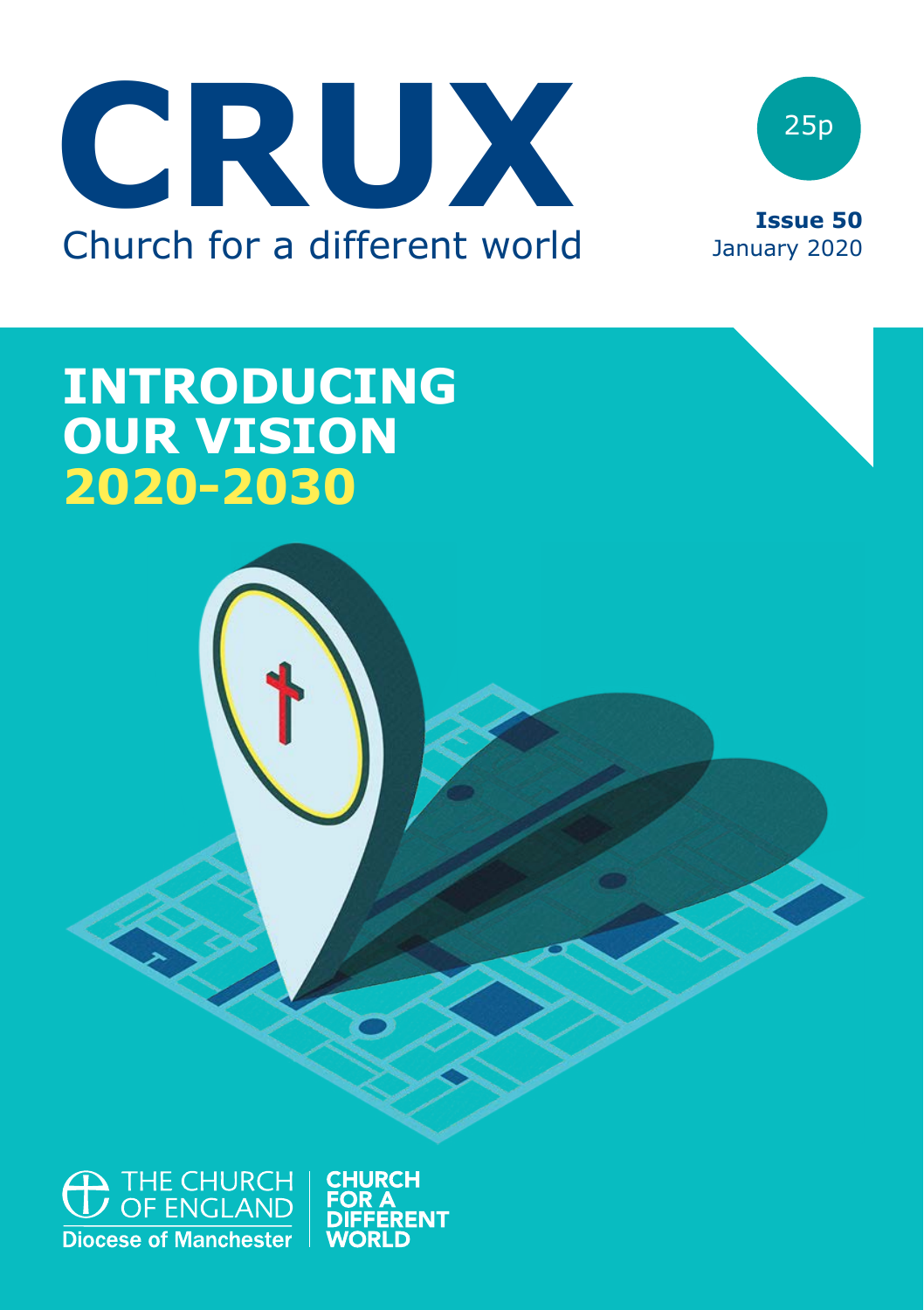# **BE THOU OUR VISION?**

**Perfect eyesight is often referred to as 20:20 vision. Well, we've reached 2020, so is it heralding a new era of clear-sightedness? Between my writing this and your reading it, the General Election may have delivered a government with a majority for the next few years, but the campaign has given little by way of a clear vision of our nation's future; rather we have been offered short-term sweeteners that delay or distract from the hard choices we face.**

Politicians struggle to look further than the next election date. Business directors can be even more shortsighted, obsessing about the next three months' figures. However on Climate Change, both governments and companies are being made to respond to the massive increase in public awareness and concern shared by many churches and demonstrated most visibly by the

Extinction Rebellion campaign. Not everywhere, and not uniformly, but a trend is developing. This at least is good news.

I hope it reminds us that we should not look to political or business leaders, unaided, to provide a clear vision ahead. Rather, we should seek to find that vision ourselves, and then share it with our neighbours. A vision rooted in our faith in Jesus. He is the one on whom we fix our gaze. He is the one whose vision is always 20:20.





# **TOGETHER EVERYONE ACHIEVES MORE**

**The Children Changing Places Project, which engages young people of all ages across Bolton, marked the end of its first year by celebrating the appointment of Chaplaincy Assistants Connor Harmsworth, Emma Bonfield and Libby Greenhalgh.** 

They were commissioned by Bishop Mark Davies at Bolton Parish Church, and work alongside chaplains at Bolton St Catherine's Academy, St James CE High School and Canon Slade School, respectively.

The service gave the opportunity to reflect on the importance of those who work with young people in our communities. Bishop Mark noted the growing number of Church of England schools in the diocese, and commented that now, more than ever, we should be championing our headteachers and chaplains in their Christian leadership.

The Children Changing Places team is now fully assembled. As we begin the New Year, Bishop Mark's acronym 'Together Everyone Achieves More' will undoubtedly be at the forefront of everyone's minds as they impact the lives and faith of the children and young people they reach.



# **GANDHI STATUE UNVEILED**

**A 9 foot bronze statue of Mahatma Gandhi has been installed outside Manchester Cathedral as a symbol of world peace and harmony.**

Mahatma Gandhi is widely respected as a symbol of peace and non-violence. He taught the world by example to walk the path of peaceful protest instead of war and violence.

The statue marks the 150th anniversary of Gandhi's birth and celebrates Manchester's multi-cultural and multi-faith society. Designed by artist Ram V Sutar, it was unveiled in front of political and religious leaders. Crowds gathered in the rain

before the unveiling to hear poetry and enjoy performances of song and dance, including from the Parrs Wood school choir.

During a visit to the UK in 1931, Gandhi visited textile mills in Lancashire to meet with workers and explain the Indian perspective on the boycott of British goods that was damaging their industry.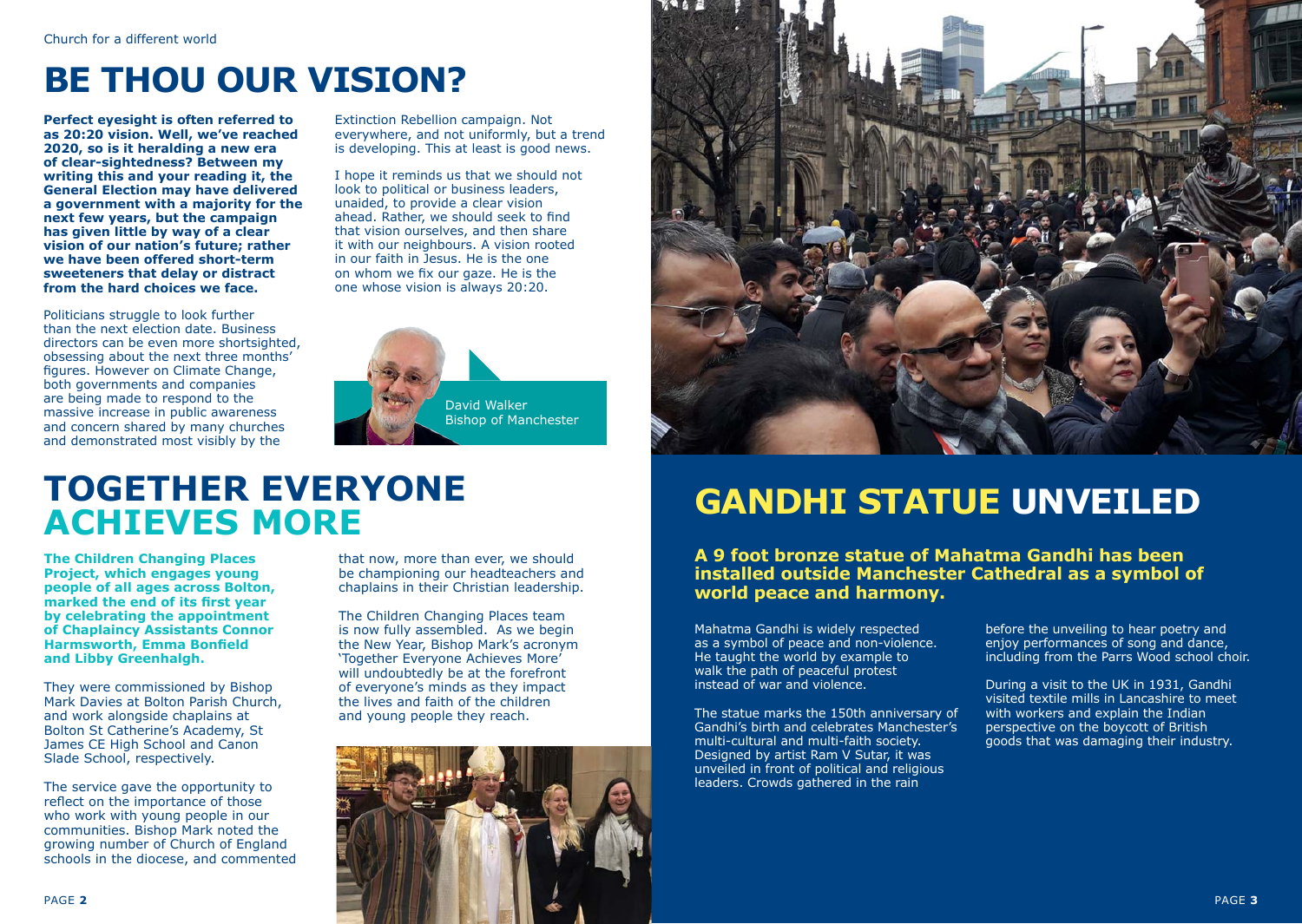# **A TOOL TO HELP REDUCE YOUR CARBON FOOTPRINT**

**The Church of England is looking for churches to trial its new Carbon Footprint Tool that can help you on your journey to becoming an Eco Church, as well as saving energy and money.**

The Carbon Footprint Tool is available free of charge and is really easy to use. Once data about your building size and energy use is added, the programme will provide instant feedback about your CO2 emissions, and suggest simple steps you could try to help improve the energy efficiency of the building. Reducing your church's carbon footprint will help care for the environment and is a useful step on the journey to becoming an Eco Church.

The new tool is part of the CofE Online Parish Returns System and comes pre-populated with information about your church building and the number of people who regularly use it. Other data required should be readily accessible from energy bills.

The CofE is looking for churches in Manchester Diocese to take part in the pilot between January and April. Feedback on using the system will be used to help develop it further before it is launched nationally later in the year.



The Revd Nick Bundock, Rector of St James and Emmanuel Didsbury, said, "We have a really committed team of people at who care about the environment and have been auditing the churches for Eco Church. We have moved to green energy, which will make a big difference to our carbon footprint. We're looking forward to using the carbon calculator which will enable us to keep on this journey towards being a more sustainable community."

The Bishop of Bolton, Mark Ashcroft, supports the pilot. He said "I heartily recommend the new Carbon Footprint Tool that can help your church measure its carbon footprint and find ways to reduce it. I hope many of our churches will join the pilot to help demonstrate our concern for the environment and care of God's creation."

**If you would like to take part in the pilot, please contact Alison Peacock at [alisonpeacock@manchester.](mailto:alisonpeacock@manchester.anglican.org) [anglican.org](mailto:alisonpeacock@manchester.anglican.org) / 0161 828 1447. For more on Eco Church, visit [https://ecochurch.arocha.org.uk](https://ecochurch.arocha.org.uk/)**

## **BRIEF ENCOUNTER: Connor Harmsworth**

**"If it hadn't been for God and the church, I wouldn't be here!"**

Connor loves his job as chaplaincy assistant at St Catherine Academy in Bolton, where he spends much of his time providing pastoral support to teenagers. His own experience of hitting rock bottom and attempting suicide while at school enables him to identify with the issues facing many young people and offer a positive way forward.

Connor is one of three chaplaincy assistants who began working in Church of England secondary schools in Bolton last September as part of the diocesan Children Changing Places project.

"It's crazy and I love it!" he said. "It feels really right and I'm learning a lot about myself."

As part of a Chaplaincy Team, Connor supports the Ethos Group which gives assemblies to all the year groups. He also delivers training for volunteers of the Mentoring Project, where Christian values underpin measures to improve student wellbeing.

An important part of Connor's role is to provide a listening ear. He offers a safe space for a friendly chat when teachers refer students to him for pastoral support.

Drawing on his own experience, Connor is well placed to help. "When I was in Year 9 I got in with a 'bad crowd' who pulled me away from my church, where I'd been going since I was nine. I had some toxic friendships and relationships and my mental health suffered."



"There were some family troubles and I was in a bad place, and thought suicide was the only way out. As I was preparing to take my own life, I heard God saying 'There's more for you!' and I couldn't go through with it. I got back to church, where I was supported by new friends. I gave my life to Christ, was baptised, and later became involved in youth work and leadership."

After leaving school at 18, Connor auditioned for a London theatre company and aspired to be a film director. But he also felt God calling him to stay in Bolton.

"I spent a year working for the King's Church in Bolton, where a youth-based outreach project offers activities for young people including acting, music, media and crafts. At that time I felt I'd love to work in a school pastorally, but knew I'd struggle not to share my faith!"

Soon afterwards, Connor saw the advert for the chaplaincy assistant and the rest is history! He still dreams of being part of a theatre group that goes into schools with the Christian message.

Connor is still involved in youth work at King's Church, but also partners with Christ Church Harwood, which has set up two new youth groups on a Monday evening and is reshaping Sunday worship to involve young people more. "I was nervous about it at first, but I love getting to know Revd Wendy and the young people. Being a youth worker at Christ Church is one of my favourite parts of the week now!"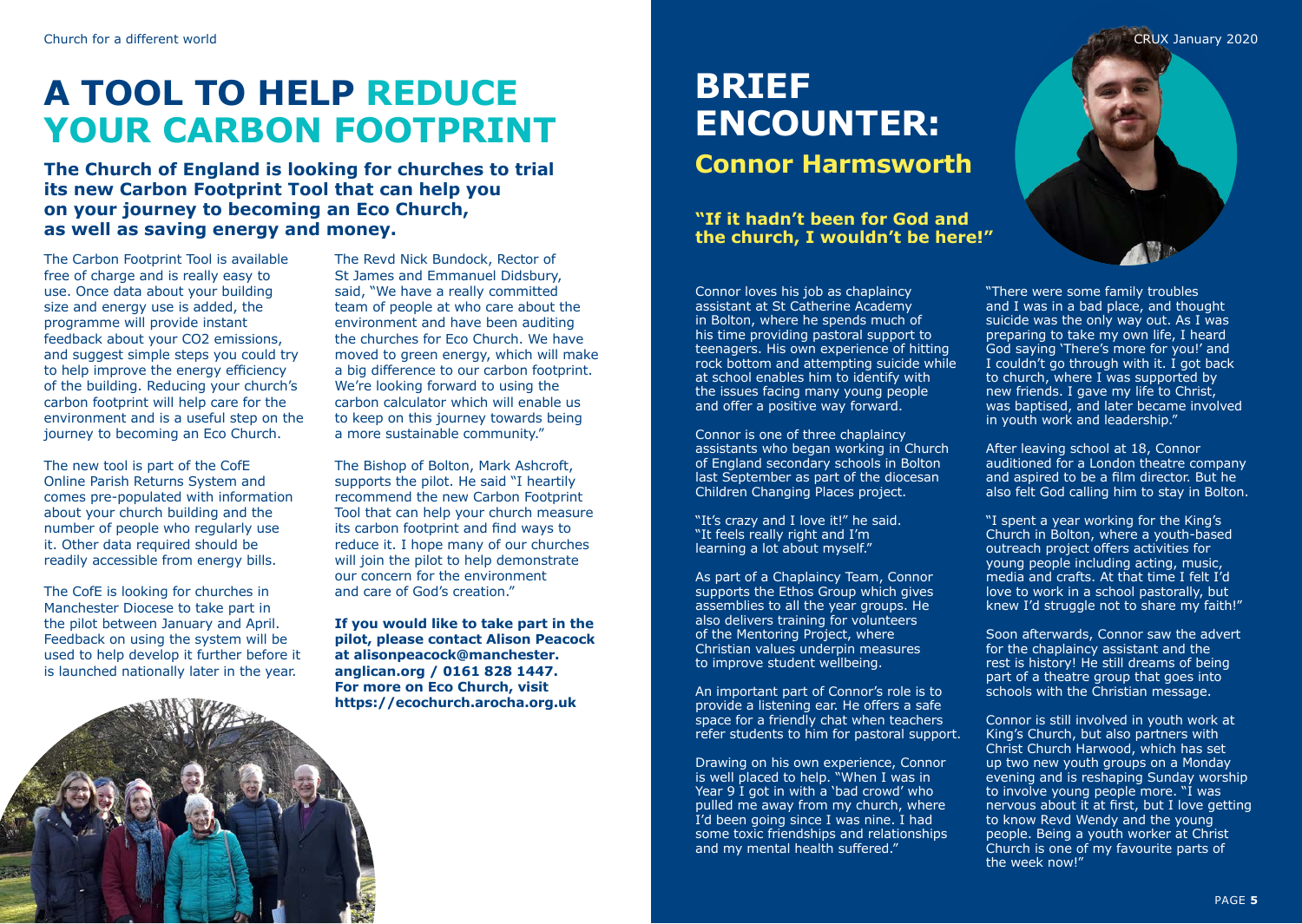# **FOREST CHURCH AND THE GRUFFALO**

**Families enjoyed Forest Church and creating a scary Gruffalo out of sticks, seeds and leaves at the Church in School in Westhoughton.**

St George's at The Hoskers is an example of Church in School, where the Christian community worships regulalry in a school building. The school hall is notable for containing some stained glass, wooden remembrance panels and children's artwork of prayers on the walls.

"Church in School is a fantastic, creative opportunity to build links between the church and school," said Team Rector, Revd Carol Pharaoh. The Church in School is one of six worship centres in the Blackrod, Daisy Hill, Westhoughton and Wingates benefice.

St George's joined with Bolton Outdoor to run Forest Church in October, using the outdoor classroom space behind the school. The service was very popular with children and parents, who enjoyed being outside for all-age interactive worship and prayers. Unusually, the service was followed by a snail race, popcorn and pond dipping in the pond that is home to a colony of rare crested newts!

Curate Kirsty Screeton said "There was a real buzz about Forest Church, which we now hope to run once per term. We also used the service to launch three outdoor activity sessions supported by community funding and run by Bolton Council."

Equipped with wellies, warm hats, gloves and waterproofs, parents joined their school and nursery-age children for the exciting hands-on sessions. Activities included making dragon soup, searching for Stickman, and, inspired by reading the popular Gruffalo story, building houses for fox, snake, mouse and the Gruffalo himself!

"The sessions are brilliant way to mix church and non-church families and the children loved the activities. We hope they will take up the invite to join us at our next Forest Church." added Kirsty.



**The Council for Social Aid is inviting applications for Large Grants of up to £30,000, either as a one-off grant or split over two or three years, to support parishes or projects with a strong parish link to engage in mission initiatives that tackle poverty in their neighbourhood.**

The deadline for expressions of interest is 10 January 2020.

For more details, please visit: **https://tinyurl.com/w542jea**

#### **APPOINTMENT**

**The Revd Aysha St Giles,**

currently Priest-in-Charge of Kexby and Wilberfoss in the Diocese of York, has been appointed Incumbent of St John Failsworth.

#### **RESIGNATION**

**The Revd Chris Casey,** currently Incumbent of Rawtenstall and Constable Lee, has been appointed Vicar of St John the Divine Cliviger with St John the Evangelist Worsthorne in the Diocese of Blackburn.

**VEDay75 in May 2020 is a threeday national and international event that is set to be one of the biggest commemorations of the end of World War 2 in Europe. Tens of thousands of people will be taking part from 8 to 10 May 2020 in a whole range of events.**

Your church may be planning to organise a community event, a special service or join Ringing Out for Peace by ringing the church bells. There are ideas and resources online at **www.veday75.org** to help with planning and publicity. You can also submit events on the site to get them listed on this special national website.

## **VE DAY 75 ARCHDEACON ARRANGEMENTS**

**With Cherry Vann leaving us last month to become Bishop of Monmouth, Bishop David has announced changes to the archdeacon arrangements for the diocese.**

The Ven David Sharples has become the new Archdeacon of Rochdale, while remaining a residentiary canon of the Cathedral. The Ven Jean Burgess has agreed to become Archdeacon of Salford in addition to being Archdeacon of Bolton. The Archdeaconry of Manchester will not be directly affected by these changes, although the Ven Karen Lund will consider, with her archdeacon colleagues, how their diocesan-wide responsibilities may best be redistributed between them.

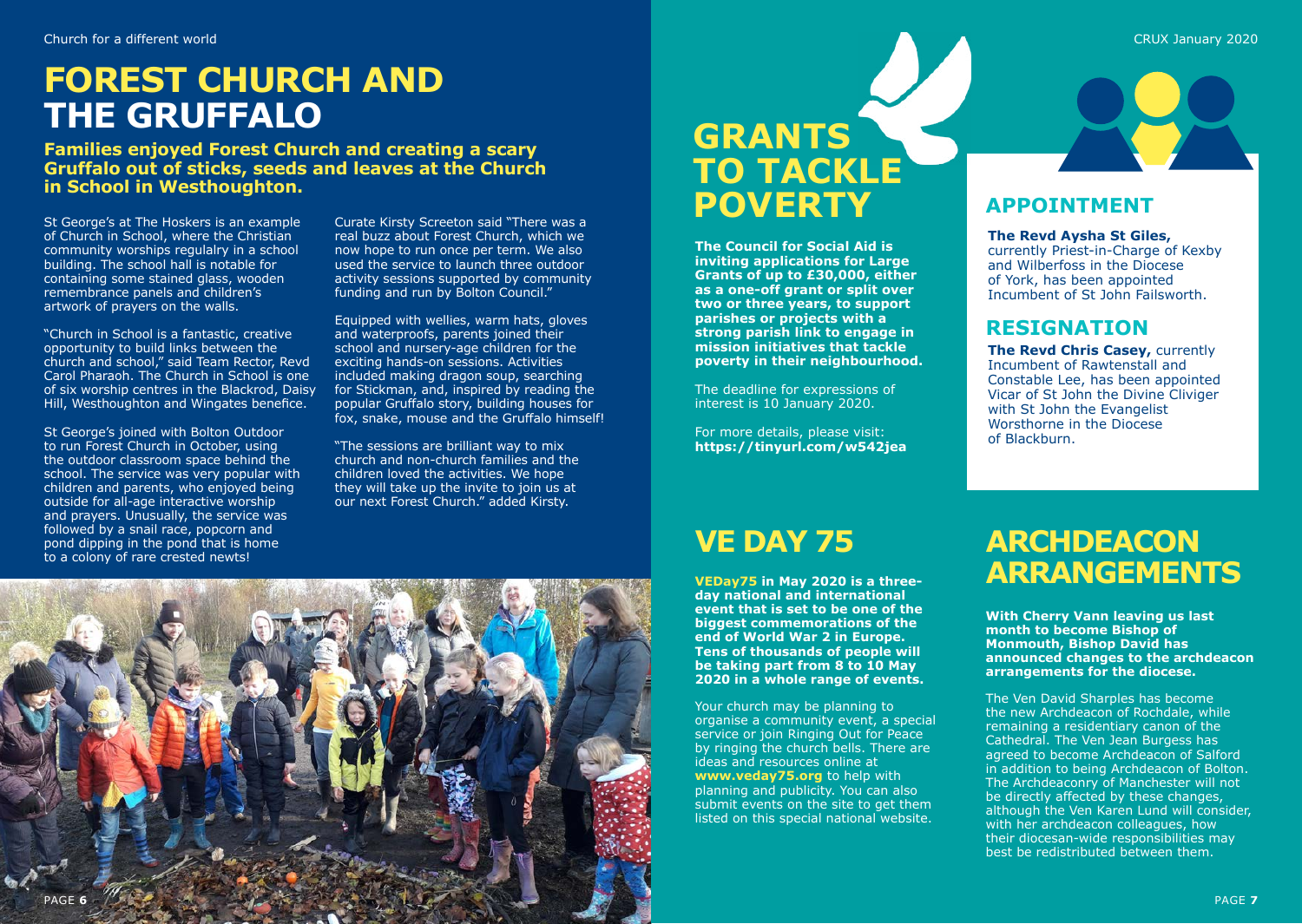# **OUR DIOCESAN VISION**

#### **To be a worshipping, growing and transforming Christian presence at the heart of every community.**

Manchester is a vibrant diocese of opportunity and creativity. Its rich mixture of church traditions makes it a wonderful place to engage in Gospel ministry.

Our new, short film brings our vision to life. With examples of creative and varied ministry across the diocese, we hope it will excite, encourage and inspire you. One of the projects featured in the film, Monday Mass, is described in more detail on page 11.

Find the film at youtube.com/ manchesterdiocese and at **www.manchester.anglican.org**

#### **CHALLENGES WE FACE**

Much of what we are doing in the diocese is already contributing to a culture of hope and an expectation of growth. This includes many forms of traditional and fresh expressions of church.

We do, however, face significant challenges. The number of people attending our churches continues to fall – all-age average weekly attendance fell by 20% over the five years from 2012 when it was 32,200 to 25,800 in 2017 and by a further 6% last year. There is currently no sign of that decline reversing. 1.2% of the population attends church in the Manchester Diocese, which is in the lowest 25% of dioceses nationally.

We are completely focused on reversing this decline. We want to be a church that is open to all and for everyone, which reflects our diverse diocese and inspires new generations of Christians to become spiritually active and engaged, as well as being involved in their church communities. As part of this, it's important that we support and encourage new generations of ordained and lay leaders with their vocations for ministry and mission for the decades to come. Ensuring our churches grow will also help our financial sustainability.



We want to be a Church for a Different World. All our energy, effort and prayer is focused on transforming into the sort of church we believe God is calling us to be by 2030.

Our strategy outlines the key areas of work that we will focus on for the next 10 years. Our mission goals are growing, nurturing and serving. This is the sort of church God is calling us to be:

#### **We are growing** – a church for everyone

We want to be a growing Church, spiritually and numerically. We believe that loving God and loving neighbour, The Great Commandment, and making disciples, The Great Commission, are the basis of a healthy Church and that a healthy Church is a growing Church. We want to be a diocese that encourages creativity and risk-taking. Our growth strategy can be summed up as Fresh and Refresh. In other words, we will pioneer new faith communities (through church planting and new resourcing churches) and reinvigorate existing ones.

We will encourage a shift from 'maintenance' to 'mission' across all our churches, with an emphasis on welcome, worship and key life events. We will maintain a consistent outward focus and help churches create pathways for newcomers and fringe members to find faith.

We are nurturing - a church focused on discipleship and evangelism

Our nurture strategy will centre on joining God in the work that is already going on in resourcing, supporting and encouraging all people, lay and ordained, in three key areas:

- Our relationship with God (going UP) Supporting new and existing disciples to have a vibrant, loving and living relationship with God.
- Our relationship with each other (going IN) Encouraging church communities to be diverse, vibrant and collaborative places of worship, service and growth.
- Our relationship with others (going OUT) Resourcing everyone to feel more confident in expressing and sharing their faith with others.

**We are serving -** a church which leads the way in every local community

In a diocese where 45% of parishes fall within the most deprived 10% in England, our focus is on:

- Welcome and belonging, including children and families, people with mental health issues, and those who are socially isolated.
- Combatting poverty, and the challenges of food shortage, homelessness and debt.
- Sustainability and issues of trade justice and the environment.

We will, wherever possible, work in partnership locally and as a diocese.

**The diocesan strategy document can be found at tinyurl.com/tuhgbsj It outlines the support that will be offered from the centre to support parishes in meeting our goals of growing, nurturing and serving.**

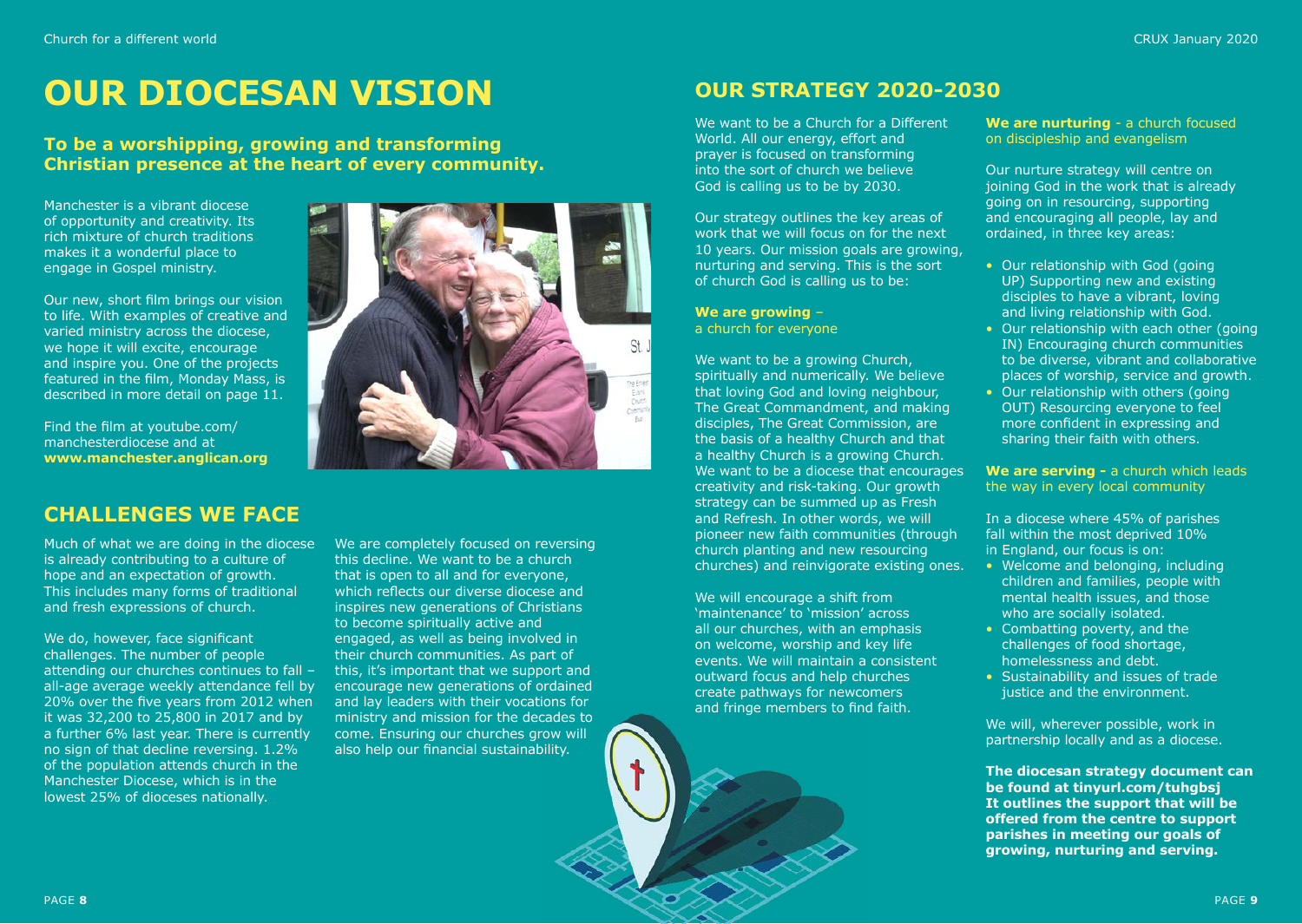# **PROPOSED CHANGES TO DEANERIES**

**To achieve our exciting vision for the future, the Bishop's Leadership Team believes we need to change the way we organise ourselves as the diocese: proposing seven deaneries and a new full-time Area Dean role to provide leadership for change, as well as flexible parish cover.**

New proposals have been developed by 'task and finish' groups set up by Bishop David, each with clergy and lay representatives selected because of their individual gifts, experience and insights. Early proposals were shared at four archdeaconry briefing sessions last September. The final proposals are outlined in the Fit for Mission Consultation Document available on the website at **tinyurl.com/vb5zg8t**

We believe that the proposed changes to the deanery arrangements are a necessary first step on the road to change and transformation. Making these changes will mean that we are better able to face the challenges all around us and make the positive and sometimes difficult changes we know have to be made to ensure we have vibrant and growing mission and ministry at parish level.

#### **HAVE YOUR SAY**

A formal consultation exercise is now running until the end of February 2020. Face-to-face meetings are being held in each deanery and an online questionnaire has been widely publicised in enews and the diocesan website.

If you would like to make your views known as part of the formal consultation, but do not have access to the electronic survey, please complete the questionnaire on page 14 and return it to us by 29 February 2020.



**The main reason for these proposed changes is to create the leadership and capacity, among both clergy and laity, to ensure that we are a truly vibrant and healthy Church - the Church described so clearly in our vision for 2030.**

# **MONDAY MASS**

**Admissions criteria of local schools have resulted in the churches in Shaw and Crompton attracting a significant number of children and families.**

At Holy Trinity Shaw the PCC committed to viewing the schools admissions criteria as an opportunity, and set about finding ways to engage positively with children and families who attend worship. The resulting Monday Mass won a Church for a Different World award from Bishop David.

Vicar Revd Katy Cunliffe said, "Monday Mass began as quiet said Holy Communion service for a handful of adults. It doesn't compromise on the liturgy or associated traditions of catholic worship. It has the same things as Sunday worship, but the different parts of the service are sung to nursery rhyme tunes so young children can join in.

"Children play a full part in the service and each week they sign up for jobs they want to do, such as carrying the candles, taking the offering, and doing the readings. There are instruments to play during the hymns and the talk is aimed appropriately."

When the Monday Mass started in September 2018 about 30 people attended each week; it now attracts 85. Equally important is the increased engagement in worship and life of the church, and the signs of growing faith evident in both children and adults.

"For those children and families who attend on a Monday, most are no longer just going to church; they have become church."

Carla, one of the young people who regularly attends Monday Mass, said "I like the different jobs: doing the collection, being server, carrying the candles, readings and being a welcomer. My favourite job is reading."

Michelle, mum to Sereya (11) and Indiya (8), said "My children used to not be able to always follow the service sheet and became restless. However, since the family friendly service on a Monday, my children enjoy church more and WANT to learn about our faith … watching all the children on a Monday get so involved in prayer makes me proud to be a part of Holy Trinity."

Mel, another mum, said "As a family we have begun to explore our faith again… this resulted in my youngest taking communion and myself and my eldest being confirmed."

Katy is also Children and Young Families Missioner in the deanery, where she has helped introduce a similar service at St Mary's, High Crompton.

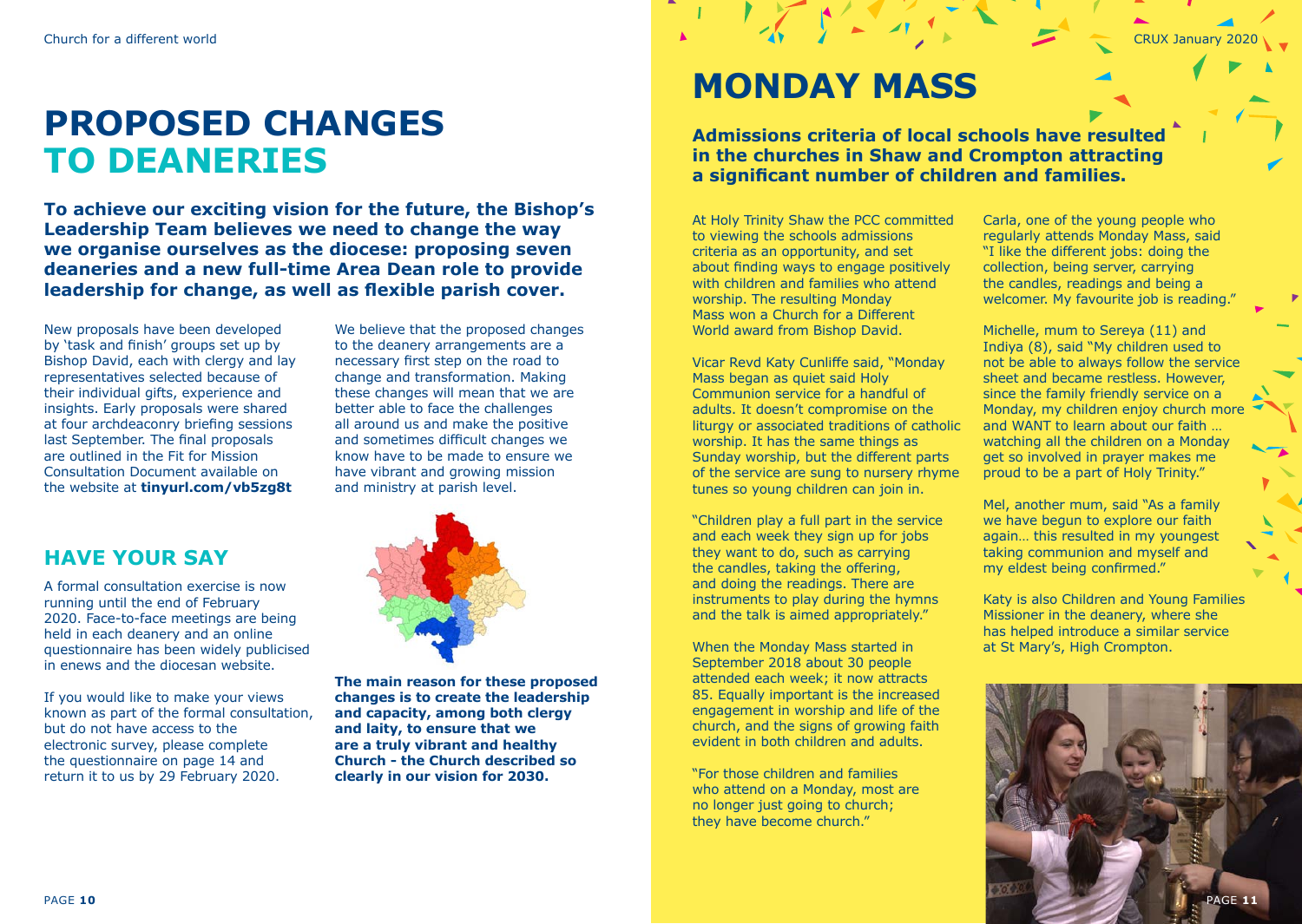# **GIFTS AND GRACES FROM GOD**

Mark Davies, Bishop of Middleton

#### **Then, opening their treasure chests, They offered him gifts of gold, frankincense, and myrrh.**

I've just read that a piece of research has been done about the number of presents that are never used after the day they were received. I could have told them that for nothing. All those Christmas and Summer Fairs that provide opportunities for recycling. My heart always sinks when my mother asks me if I've kept the receipt!

This month Christians will be thinking about the gifts offered to the Christ child by the Wise Men. In offering gold, they proclaim Christ's kingship; in offering incense they adore his Godhead and in offering myrrh they point to his mortality and sacrificial death. These gifts provide us with both encouragement and challenge as we commit ourselves afresh to living as missionary disciples of Jesus Christ, being his love in action.

We have all received gifts and graces from God – our life, faith, families, friends, interests, talents, things that energise us and say so much about who we are. The start of a new year is a good opportunity to stop and think, to pray and ponder about how we will use our gifts as individuals, as worshipping communities and as a diocese to further the Kingdom of God and to build up the Church. How will we use our time, our talents and our resources to make a real difference and to further the mission of Jesus Christ?

The Epiphany season is a gift in itself – time to really renew our commitment to having prayer, worship, scripture, sacrament and service at the heart of everything. It is this commitment that will equip us to better face our challenges and opportunities. It will remind us that we are part of something so much bigger than ourselves and call us to join in the ongoing conversations that will shape our lives and ministries going forward.

Some of this will feel scary and demand much of us, but Jesus has promised that he will build his Church and be with us to the end of time. Jesus Christ is the Truth and he speaks only the truth. So, what do we look to Jesus to do for us in this coming year? What are the longings of his heart for us? What will good look like for the Diocese of Manchester? What is Jesus asking us to do for him in this coming year? How will we seek to work with others to further his kingdom, to grow in depth and in numbers so that we are better able to serve the world he loves so much?

Might I suggest that you prayerfully read Matthew 2:1-12 and ask yourself what gifts you have been given, what gifts we as a diocese have been given and then pray that we might all be ready to use those gifts in order to keep on growing, nurturing and serving.

## **LEAPING INTO THE FUTURE OF GIVING LEAPING INTO THE FUTURE OF GIVING**

*The future of Christian giving and fundraising The future of Christian giving and fundraising* 

#### **Attract extra financial support for your church from your local Attract extra financial support for your church from your local community. community.**

At this special day conference, a range of national and regional speakers will At this special day conference, a range of national and regional speakers will outline new strategies to help you meet the challenges of digital giving and outline new strategies to help you meet the challenges of digital giving and fundraising, and attract extra financial support from your community. fundraising, and attract extra financial support from your community. Resources and different methods of giving will be available that can be Resources and different methods of giving will be available that can be successfully adapted for your church, whatever its size. successfully adapted for your church, whatever its size.

#### **Saturday 29 February 2020: 9.30am—4.30pm Saturday 29 February 2020: 9.30am—4.30pm**

#### **King's House Conference Centre, Sidney Street, King's House Conference Centre, Sidney Street, Manchester M1 7HB Manchester M1 7HB**



**For further information and to register for this free event, For further information and to register for this free event, visit: https://giving.eventbrite.co.uk (REGISTRATION ESSENTIAL) visit: https://giving.eventbrite.co.uk**





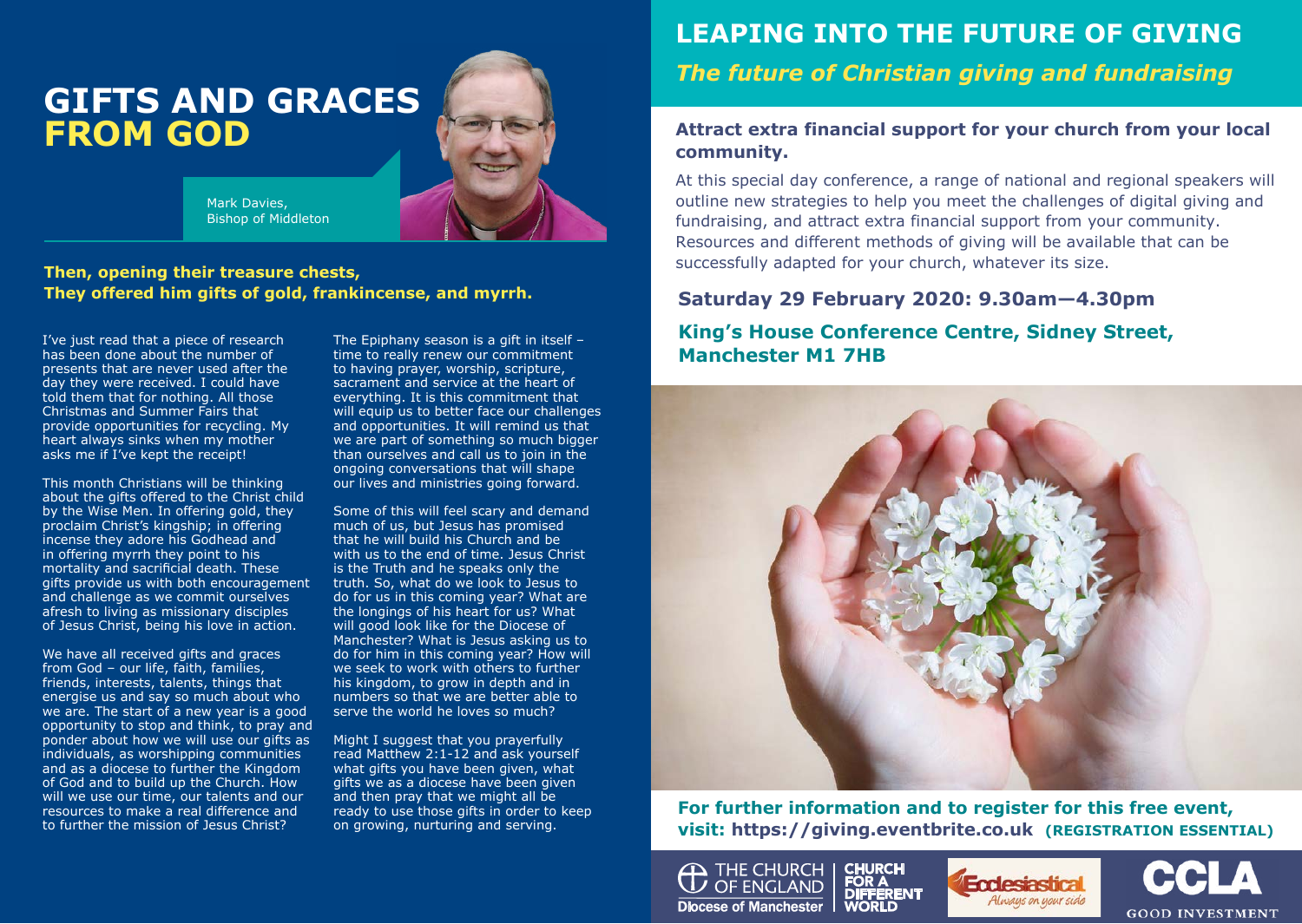We want to hear your thoughts

# **CONSULTATION ON PROPOSED DEANERY CHANGES**

**To achieve our exciting vision for the future, we believe we need to change the way we organise ourselves as the diocese (see p10). To enable people without a computer to take part in the formal consultation, we have reproduced the electronic questionnaire here. The Fit for Mission Consultation Document is available on request from Church House (call 0161 828 1400).**

**Q1** Do you recognise the need for change to the way we are organised, given our positive vision for the future along with the dramatic decline in attendance in our churches in recent years and our serious financial challenges? **Yes/No**

**Q2** To what extent to you agree with the proposal to move from 20 deaneries to seven deaneries? **Strongly agree / Slightly agree / Not sure / Slightly disagree / Strongly disagree**

- **Q3** To what extent do you agree with the proposed full-time Area Dean role? **Strongly agree / Slightly agree / Not sure / Slightly disagree / Strongly disagree**
- **Q4** Are there any comments or suggestions you would like to make? **(Please continue on a separate sheet if necessary)**

#### **Send to:**

Church for a Different World, Diocese of Manchester, Church House, 90 Deansgate, Manchester M3 2GH **by 29 February 2020.**

# **WHAT'S ON**

**THIS MONTH AT MANCHESTER CATHEDRAL?**

#### **BE A CHORISTER FOR A DAY**

**Saturday 18 January (1pm – 4.30pm)**

Explore the Cathedral, try on chorister robes and have a go at brass-rubbing!



For more information and to book a place visit **[www.manchestercathedral.](http://www.manchestercathedral.org/news-events/events/) [org/news-events/events/](http://www.manchestercathedral.org/news-events/events/)**

 **Follow us at @manc\_diocese**

### **SMALL ADVERTS**

#### **SPIC 'N' SPAN SPECIALIST CLEANERS**

leather suite cleaners, oven and hob cleaning, carpet and upholstery cleaning, UPVC conservatory, gutter fascia and soffit clean, driveway patio decking powerwashed, house clearance, rubbish removal. Call Jonathon: **07423 325192** for free quote

#### **SPIC 'N' SPAN HOME MAINTENANCE**

gutters, UPVC door hanging, laminate flooring, flat pack assembly, window fitting, roof repairs, fascia soffits, pointing, brickwork, painting and decorating. Call Jonathon: **07423 325192** for free quote.

#### **LAKE DISTRICT HOLIDAY LET**

A well-appointed and equipped 2 bedroom apartment in Bowness with parking and garage. Offering a balcony with views of Lake Windermere. **[www.](http://www.swallowsrest.org) [swallowsrest.org](http://www.swallowsrest.org)** For more information call **07719 966990**; email **[info@swallowsrest.org](mailto:info@swallowsrest.org)**

#### **To advertise in CRUX contact:** Simon Ambrose, **0161 828 1410 sambrose@manchester.anglican.org**

The copy deadline is the **first of the month** prior to publication. Payment is in advance. Small ads cost 50p per word (maximum 40 words) plus VAT.

**Editorial:** All editorial items to Ann Mummery, **0161 828 1470 amummery@manchester.anglican.org**

To order CRUX or amend your order: **John Golding 07768 767220**

**Like us, search for Follow us at @DioManchester The Diocese of Manchester**